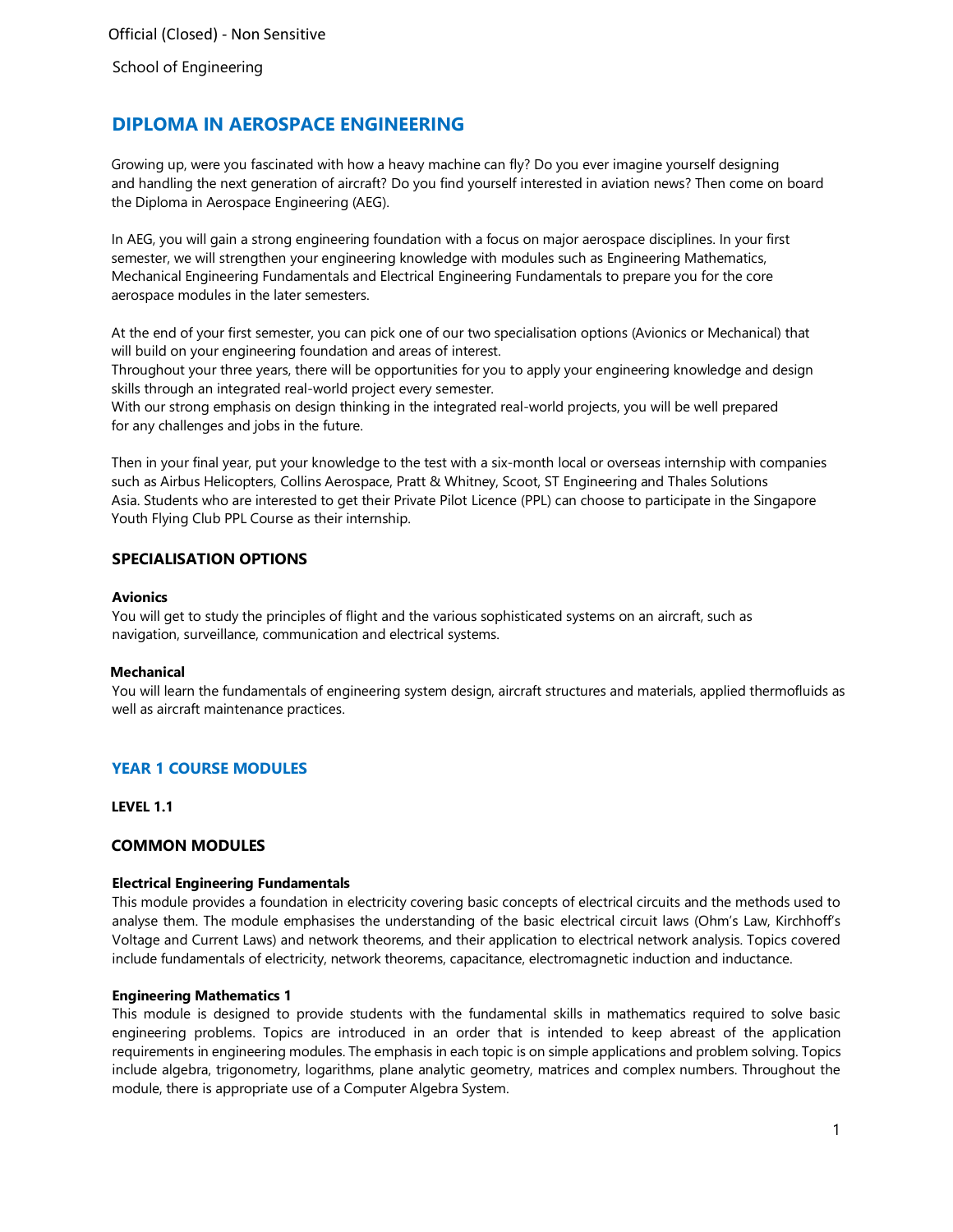### **Integrated Real-world Project 1**

This module aims to integrate the knowledge learnt in the semester and apply it to a real-world project to understand its relevance. Students will work in teams and undertake the project development underpinned by the design thinking approach. On completion of the module, students will be able to apply the skills and develop confidence in tackling projects. Data analytics will be introduced using case-based approach and applied in the integrated real-world project.

### **Mechanical Engineering Fundamentals**

This module introduces students to the study of external forces in two dimensions and their effect on particles and rigid bodies that are at rest. Students learn the skills to analyse the forces acting on the bodies by drawing free-body diagrams and applying the conditions of equilibrium. Topics include forces and resultants, moments and couples, equilibrium and the concepts of plane friction. This module also aims to equip students with the skills to analyse problems of rigid bodies in motion. Only linear motion in two dimensions will be covered. Topics include kinematics and kinetics of linear motion

### **Programming**

This practice-oriented module equips students with basic knowledge and skills in computer programming using a suitable high-level language. The main topics include basic computer programming concepts and fundamental programming constructs such as sequences, selection and repetition

# **LEVEL 1.2**

# **COMMON MODULES**

### **Engineering Mathematics 2**

This module is designed to provide students with the fundamental skills in mathematics required to solve basic engineering problems. Topics are introduced in an order that is intended to keep abreast of the application requirements in engineering modules. The emphasis in each topic is on simple applications and problem solving. Throughout the module, there is appropriate use of a Computer Algebra System. Topics include trigonometry, differentiation and simple integration with applications.

### **Integrated Real-world Project 2**

This module aims to integrate the knowledge learnt in the semester and apply to a real-world project and understand the relevance and application of the modules learnt. Students will work in teams and undertake the project development underpinned by the design thinking approach. On completion of the module, students will be able to apply the skills and develop confidence in tackling projects at the higher levels.

# **AVIONICS SPECIALISATION OPTION**

# **AC Circuits**

This module provides students with basic knowledge of the fundamental principles in electric circuit analysis. The module extends DC network theorems to AC circuits which involve impedances such as capacitance and inductance. The module also includes analysis of simple AC series, parallel and series-parallel combination circuits, concept of AC power and understanding of power factor and its effect on electrical energy usage.

### **Analogue Electronics**

The aim of this module is to lay the foundations in analogue electronics. At the end of this module, students will acquire content knowledge and understanding on the basic concepts of analogue electronics and some applications. Key topics covered in this module include operating characteristics, working principles and applications of discrete electronic devices such as various types of diodes, MOSFETs and BJTs. Practical circuits will be used to enhance and strengthen the learners' knowledge so that they will acquire the relevant competencies to move on to more specialized modules.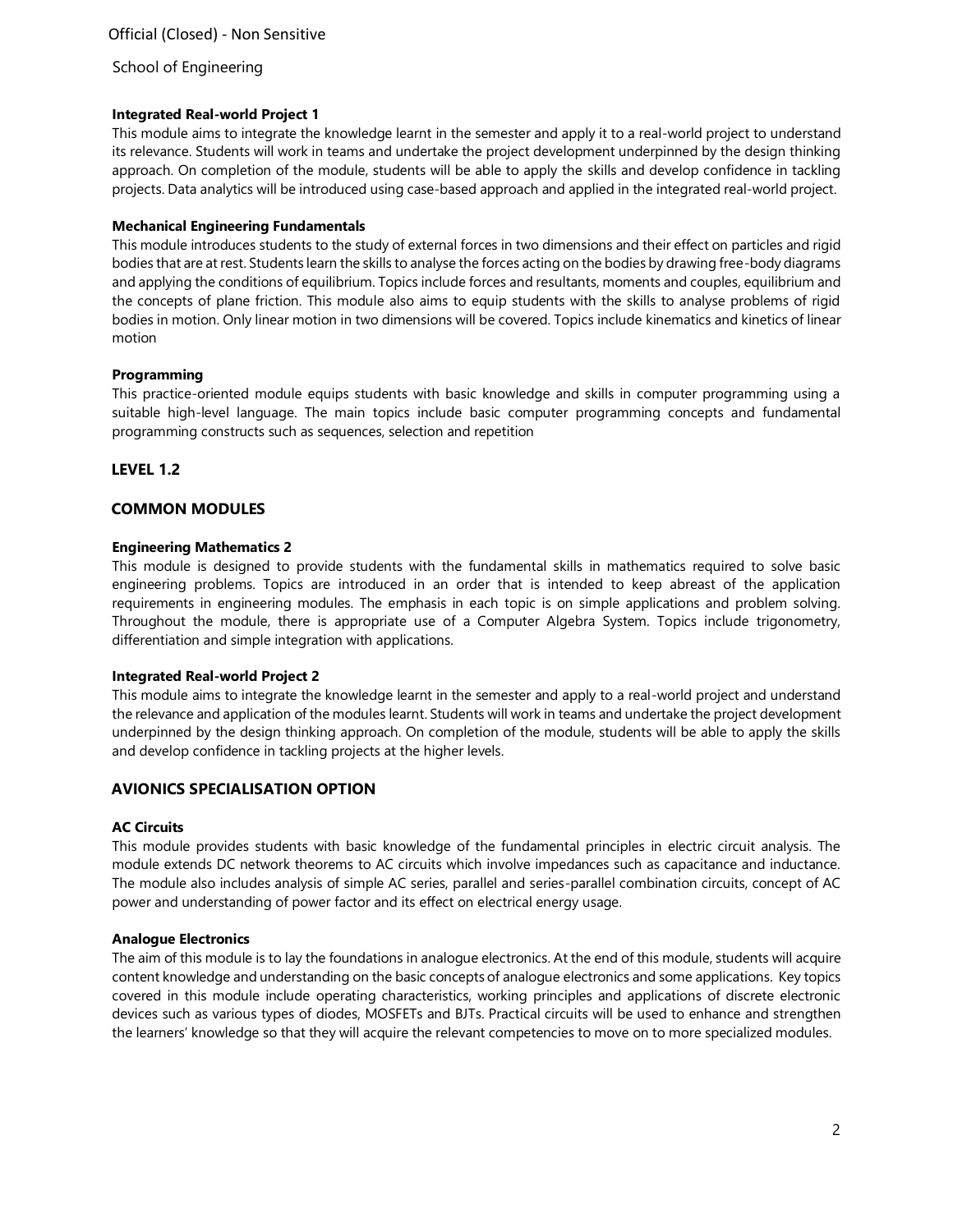# School of Engineering

### **Digital Fundamentals**

This module introduces the basic concepts of digital systems. It covers the basics of combinational and sequential logic circuits. Flip-flops and their application in counters and registers will also be discussed. This basic knowledge is essential for students to be able to understand, analyse, and design basic digital circuit system.

# **MECHANICAL SPECIALISATION OPTION**

### **Electrical & Electronic Technology**

The aim of this module is to introduce the fundamental concepts of digital electronic devices and circuits. It intends to deepen the electrical fundamentals learnt in the first semester. Topics include AC circuit theory and transformer fundamentals, number systems, Boolean algebra, combinational logic design, applications of latches, flip-flops, counters and registers.

### **Materials & Manufacturing Technology**

This module introduces students to properties of common engineering materials with emphasis on mechanical testing methods, heat-treatment, international standard specifications, and selection and applications of such materials. Topics include classification of materials, mechanical testing, alloying, steels, non-ferrous alloys, plastics, ceramics and composites. For manufacturing technology, students will acquire the basic knowledge and skills of manufacturing processes, including drilling, turning, milling, grinding, non-conventional machining, welding and assembly.

### **Thermofluids**

Students will learn the basic laws governing the behaviour of fluids under the influence of energy transfer. Topics include systems concept, temperature and pressure, fluid statics, fluid in motion, continuity equation, laminar and turbulent flows, ideal incompressible flow, Bernoulli's equation, flow measurement and Pitot tube, external flow and application of thermofluid's principles in simple engineering systems.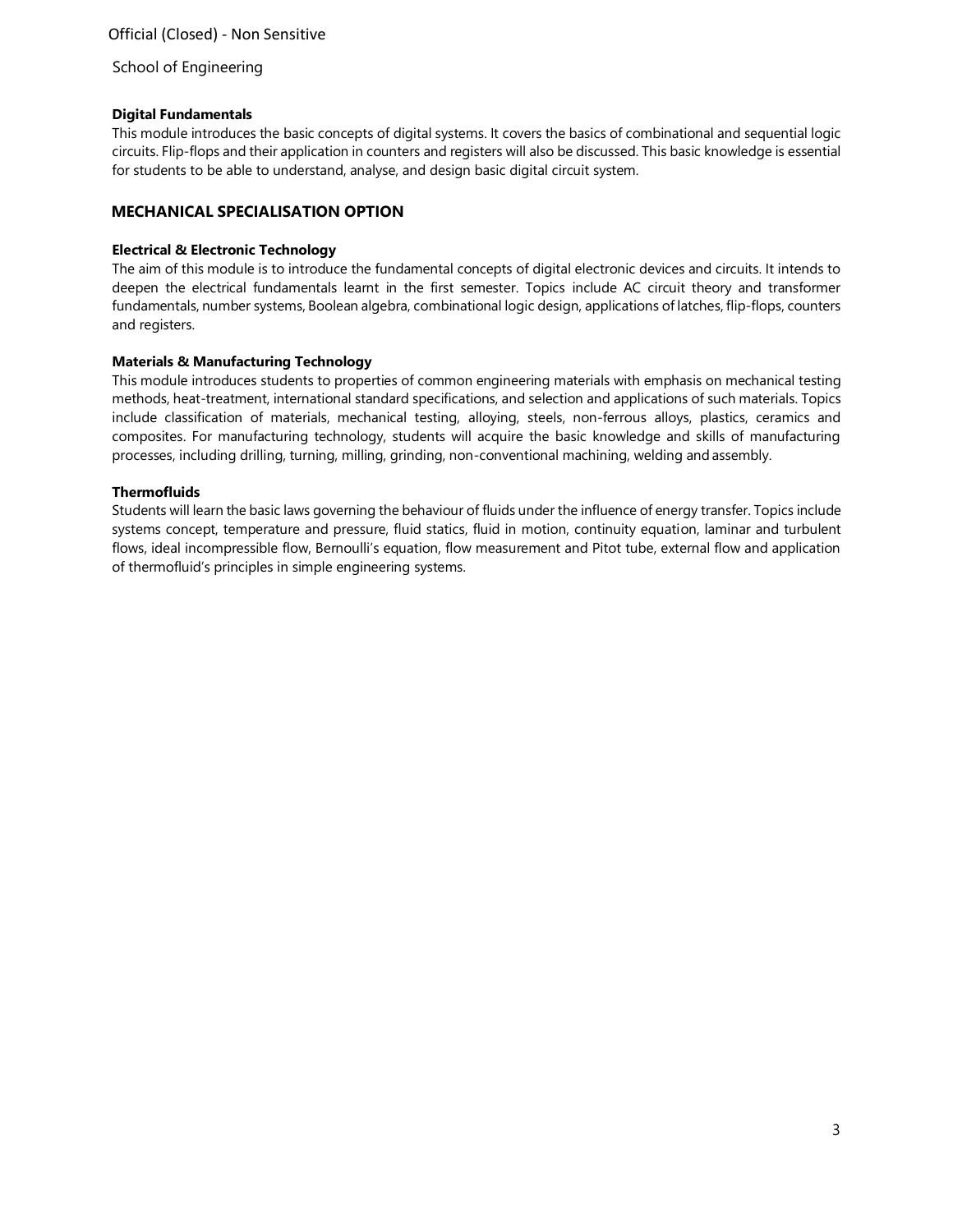# **YEAR 1 COURSE CURRICULUM**

| <b>Module Name</b>                         | <b>Credit Units</b> |
|--------------------------------------------|---------------------|
| Level 1.1 (20 hours per week)              |                     |
| <b>Electrical Engineering Fundamentals</b> | 3                   |
| <b>Engineering Mathematics 1</b>           | 4                   |
| English Language Express*                  | <b>NA</b>           |
| Innovation Made Possible^                  | 3                   |
| Integrated Real-world Project 1            | 4                   |
| Mechanical Engineering Fundamentals        | $\overline{3}$      |
| Programming                                | 3                   |
| Level 1.2 (21 hours per week)              |                     |
| <b>Avionics Specialisation Option</b>      |                     |
| <b>AC Circuits</b>                         | 3                   |
| Analogue Electronics                       | 3                   |
| Communication Essentials^                  | $\overline{3}$      |
| <b>Digital Fundamentals</b>                | 3                   |
| <b>Engineering Mathematics 2</b>           | 4                   |
| Health & Wellness^                         | 1                   |
| Integrated Real-world Project 2            | 4                   |
| <b>Mechanical Specialisation Option</b>    |                     |
| Communication Essentials^                  | 3                   |
| Electrical & Electronics Technology        | 3                   |
| <b>Engineering Mathematics 2</b>           | 4                   |
| Health & Wellness^                         | 1                   |
| Integrated Real-world Project 2            | 4                   |
| Materials & Manufacturing Technology       | 3                   |
| Thermofluids                               | $\overline{3}$      |

### **Notes:**

^ For more details on Interdisciplinary Studies (IS) electives, please log on to [www.np.edu.sg/is](http://www.np.edu.sg/is/)

\* This module is only offered to students who are weaker in the English Language.

#### **IS Modules**

The School of Interdisciplinary Studies (IS) delivers a broad-based curriculum, which nurtures a new generation of professionals with multidisciplinary skills and an innovative and entrepreneurial spirit to meet the challenges of a knowledge economy. IS offers both prescribed modules and electives to challenge boundaries. Prescribed modules develop students' competencies in core areas such as Communication, Innovation and Enterprise, Culture and Communication, and Personal Mastery and Development, while elective modules provide insights into Arts and Humanities, Business, Design, and Science and Technology.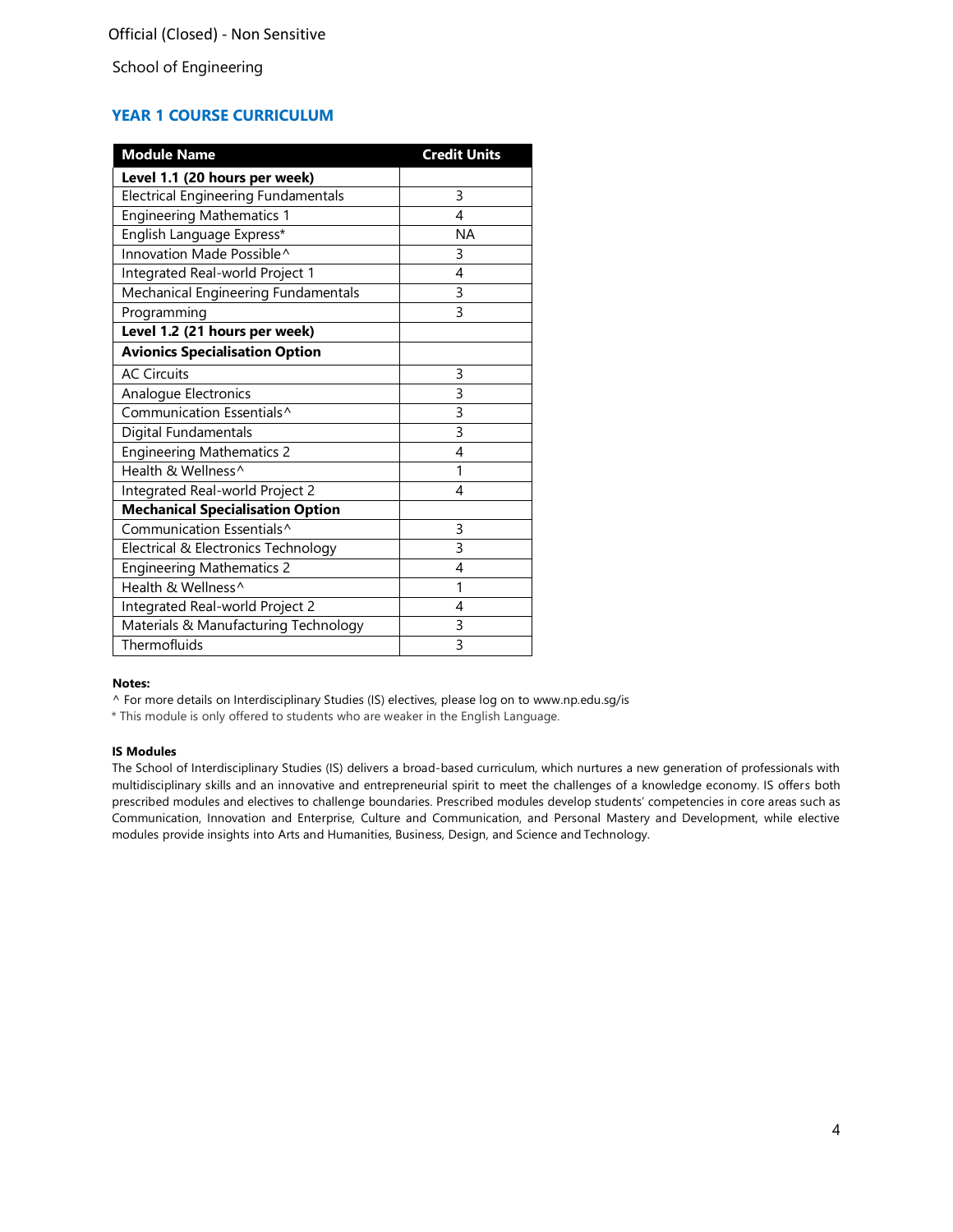School of Engineering

# **YEAR 2 COURSE MODULES**

# **LEVEL 2.1**

# **COMMON MODULES**

### **Aerospace Fundamentals**

This module consists of two components: Aircraft Aerodynamics and Aircraft Avionics. It provides students with an understanding of the underlying principles of flight and the aircraft avionics systems of a modern aircraft. Based on the requirements of SAR 66 licence, the module includes topics such as Aerodynamics, Cockpit's Flight & Engine Instruments and Avionics Systems. Students will learn how the principles of air pressure and gyroscopic motion are applied to the flight instruments, and how technologies are shaping the aerospace industry.

# **AVIONICS SPECIALISATION OPTION**

# **Human Factors & Aviation Legislation**

This module is intended to provide an introduction to human factors and aviation legislation for students who may be working in the aviation industry. The module and assessment expand upon the syllabus items listed in the Module 9 and 10 of CAAS SAR-66 requirement. In addition to class test, the assessments also include individual reading assignments and a case study.

### **Integrated Real-world Project 3**

This module aims to integrate the knowledge learnt in the semester and apply to a real-world project and understand the relevance and application of the modules learnt. Students will work in teams and undertake the project development focusing on fight instruments design, analysis and integration. On completion of the module, students will be able to apply the principles of aircraft navigation, communication, surveillance, lighting electronics and data analytics.

# **Materials & Manufacturing Technology**

This module introduces students to properties of common engineering materials with emphasis on mechanical testing methods, heat-treatment, international standard specifications, and selection and applications of such materials. Topics include classification of materials, mechanical testing, alloying, steels, non-ferrous alloys, plastics, ceramics and composites. For manufacturing technology, students will acquire the basic knowledge and skills of manufacturing processes, including drilling, turning, milling, grinding, non-conventional machining, welding and assembly.

### **Object-oriented Programming**

This module introduces object-oriented programming to students who already have a foundation in procedural programming. It covers the fundamental concepts of object-oriented programming with introduction to basic web and database applications.

# **MECHANICAL SPECIALISATION OPTION**

### **Aircraft Maintenance Practices**

The aim of this module is to provide the students with sufficient foundational understanding of aircraft maintenance practices for them to move on to the next stage of aircraft systems and propulsion system learning. This module will cover operations aspect of aircraft flight-line safety and maintenance practices, as well as servicing, inspection and documentation requirements are discussed.

### **Applied Mechanics**

This is a follow-on module from Mechanical Engineering Fundamentals. It will equip students with the necessary skills to analyse problems of rigid bodies at rest and in motion. Topics include trusses, friction, work energy method, power and efficiency and impulse momentum method. This knowledge plays an important role in many diverse engineering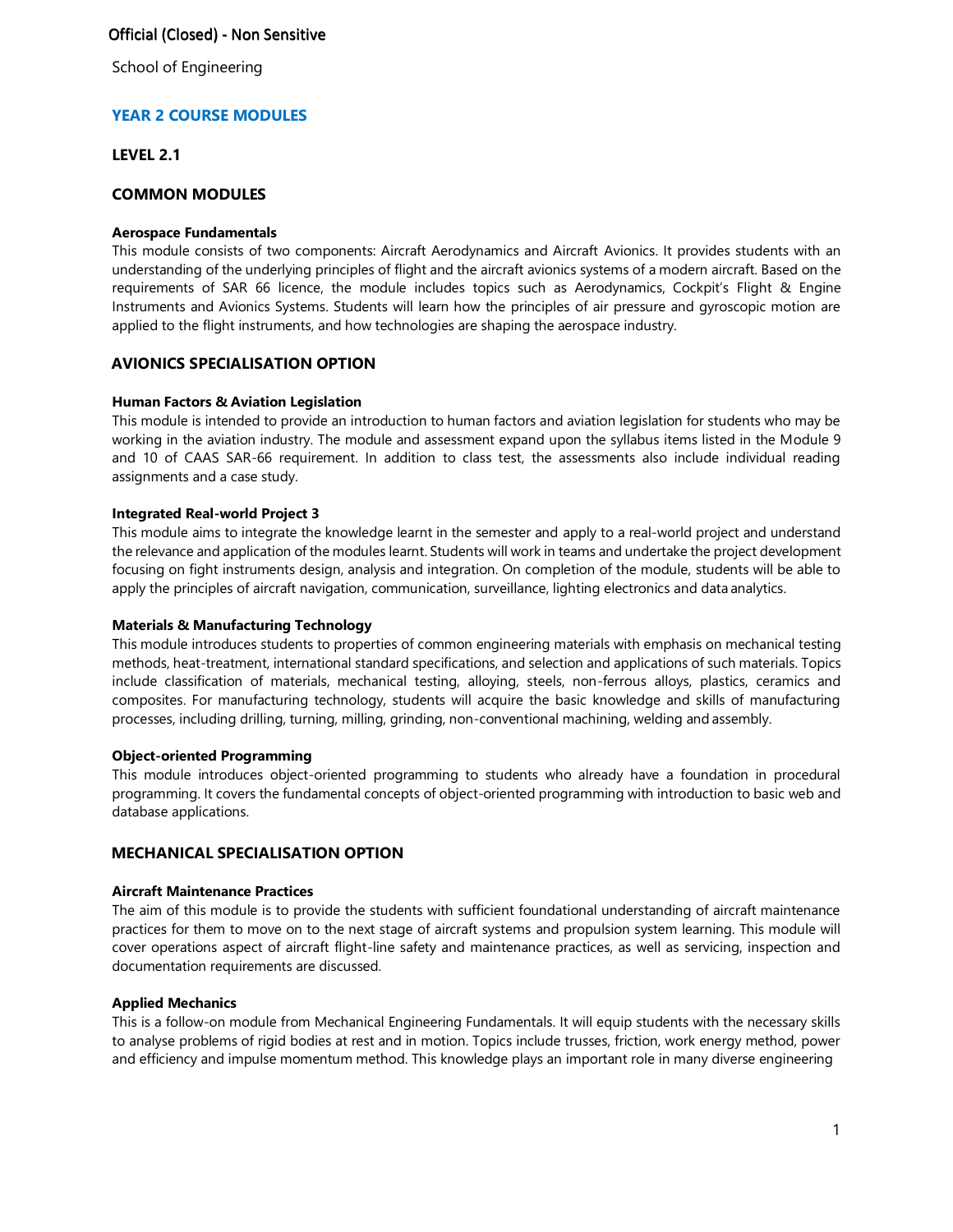# School of Engineering

applications in the modern world, such as the design of cars, structures, airplanes, and various types of machines. Students will be guided to solve engineering problems using these mechanics principles.

### **Engineering System Design**

It is the intention of this module to equip students with the fundamental knowledge and practice of proper engineering design process and the applications of engineering principles and analysis in the design, sizing and selection of components such as electric motor, coupling, gears, bearing, chain drives, and fastener. This module will also introduce basic Geometrical Dimensioning & Tolerance (GD&T) to the students. Case studies of existing machines and systems, guided tutorials, quizzes, assignments and a practical project will be used to reinforce the theoretical aspects.

# **Integrated Real-world Project 3**

This module aims to integrate the knowledge learnt in the semester and apply to a real-world project and understand the relevance and application of the modules learnt. Students will work in teams and undertake the project to design and build a component of an aircraft system. On completion of the module, students will be able to apply the knowledge acquired with hand-skills of using of aircraft maintenance tools, hand tools, to build the component.

# **LEVEL 2.2**

# **AVIONICS SPECIALISATION OPTION**

### **Applied Analogue Electronics**

This module covers the fundamentals of analogue electronic circuit design and applications. The operating principles and design of commonly used analogue devices and operational amplifier circuits are taught in this module. The main topics include various types of amplifiers, comparators and filters. Applications in various practical circuits are also illustrated in this module.

### **Applied Digital Electronics**

This module reinforces the concepts learned in Digital Fundamentals through hands on with real digital circuitries. Key digital building blocks like frequency dividers, multiplexer, de-multiplexer and decoder will be introduced. Basic Integrated Circuit Technologies will also be covered. Students will learn to build and troubleshoot basic digital circuit system.

### **Communication Systems**

This module covers the fundamentals of analogue communication principles. Key topics covered in this module include components of a basic communication system, and factors that affect communication performance. The techniques of modulation and demodulation will be explained to allow students to understand and relate important concepts, including signal representation, performance measurements and system applications.

### **Integrated Real-world Project 4**

This module aims to integrate the knowledge learnt in the semester and apply to a real-world project and understand the relevance and application of the modules learnt. Students will work in teams and undertake the project development focusing on aircraft maintenance. On completion of the module, students will be able to apply the skills of using aircraft maintenance tools, hand tools and handling aircrafts safely.

# **Principles & Applications of Aircraft Science**

This module provides students with an understanding of the underlying principles of aircraft engineering systems. Students will learn about aircraft structural stress and strain, thermodynamic principles of propulsion engine, kinetic and dynamic principles involving aircraft circular motion and maneuvers, and fluid principles concerned with external and internal fluid flows over aerofoil surfaces, and flow through ducts and piped systems, based on the requirements of SAR 66 licence.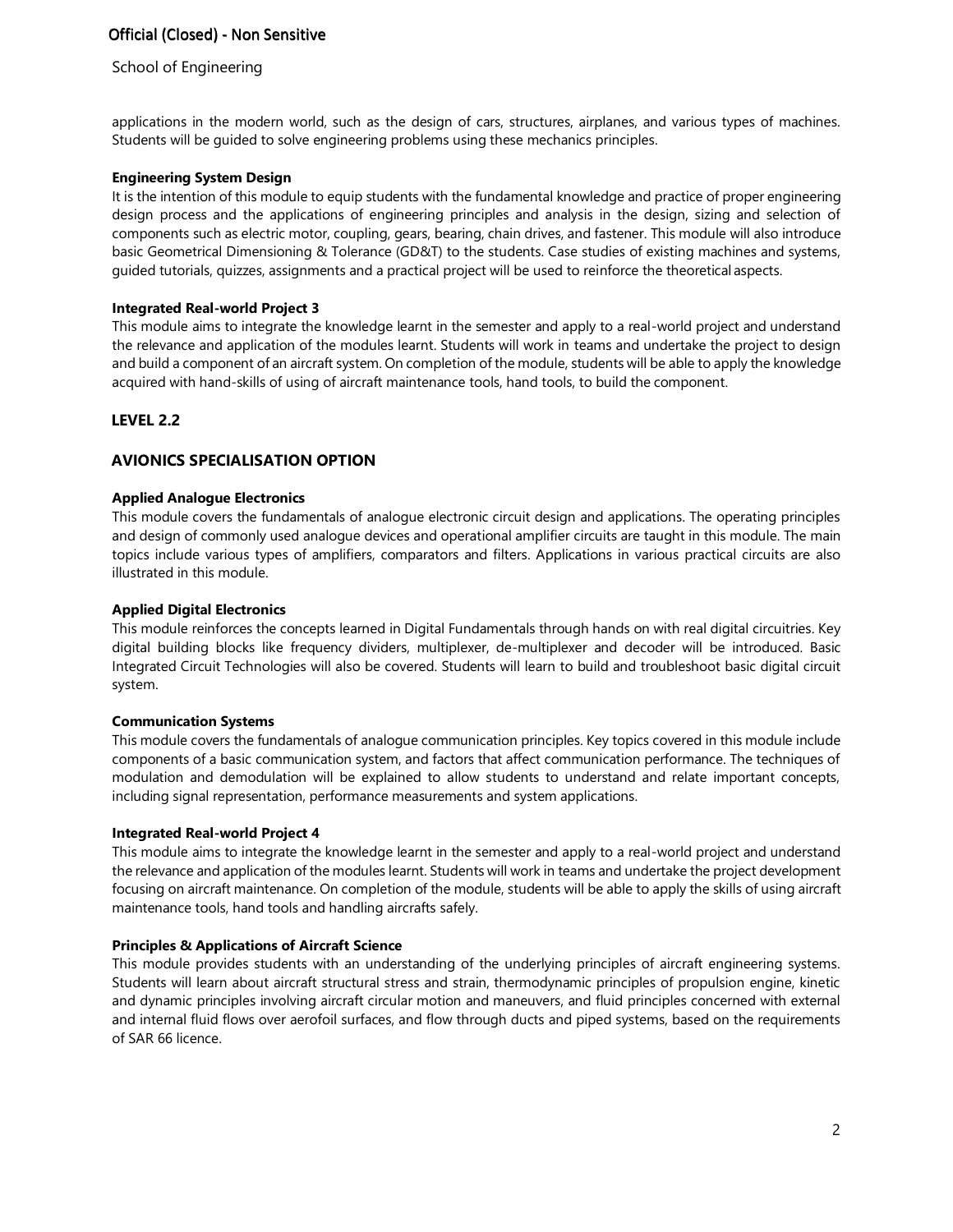School of Engineering

# **MECHANICAL SPECIALISATION OPTION**

### **Aircraft Structures & Materials**

The module introduces students to the properties and processes for aerospace materials: aluminum, magnesium, titanium and nickel-based systems including super alloys, advanced aircraft materials like ceramics and composites. The module also covers basic construction and design characteristics of aircraft structures like fuselage, wings, flight controls, empennage, and landing gear. Students are to understand the principles guiding the design/selection of materials and processes in the fabrication/maintenance of generic aircraft structures.

### **Applied Thermofluids**

Thermo-fluids is a module of science and engineering encompassing 2 intersecting fields namely Thermodynamics and Fluid mechanics. In relation to mechanical engineering, Thermodynamics is the science of converting energy involving heat to mechanical work and Fluid Mechanics is the study of physical forces in a system in the presence of fluid when at rest or in motion. Heat energy had to be transported by fluid in order to undergo various thermodynamic processes and becomes mechanical work eventually. The way fluid would flow ultimately dominates the entire thermal energy conversion process.

This module extends the coverage of Thermofluids in year 1, which further the basic concepts and principles of Thermodynamics and Fluid mechanics concepts. Behaviour of fluids under different conditions like static, dynamic and under the influence of heat will be covered in further details. The most important 2nd law of Thermodynamics will be introduced. Subsequently, Basic Engineering cycles developed from the 2nd law including Steam power cycles and Gas power cycles will be discussed. Students will also be taught on the methods of Engine performance testing.

### **Integrated Real-world Project 4**

This module aims to integrate the knowledge learnt in the semester and apply to a real-world project and understand the relevance and application of the modules learnt. Students will work in teams and undertake the project development underpinned by the design thinking approach. On completion of the module, students will be able to apply the skills to design and build a remote-controlled fixed wing aircraft with the capability to achieve certain mission.

### **Quality Systems & Analytics**

This module prepares students to apply quality system management techniques and principles in their future workplace. Topics include Quality Systems and Audits, quality tools and techniques including the application of statistical software for process control, Gage Repeatability and Reproducibility, Hypothesis Testing, Design of Experiments, Statistical Process Control, and Mistake Proofing to optimize and improve products and processes. Process Capability Analysis, Lean Manufacturing for waste elimination and Six Sigma initiatives for defect reduction will also be discussed.

### **Strength of Materials**

This module aims to provide students with the foundational knowledge of strength of materials with emphasis on applications and problem solving. It introduces to students the methods in the calculation of stresses and strains in various structural members such as beams, columns and shafts. Taking into account the material properties, students would then be able to apply the methods to predict the response of a structure under loading. Topics include simple stresses and strains, torsion in shaft, shear force and bending moment diagrams, stresses in beams, combined stresses and experimental stress analysis.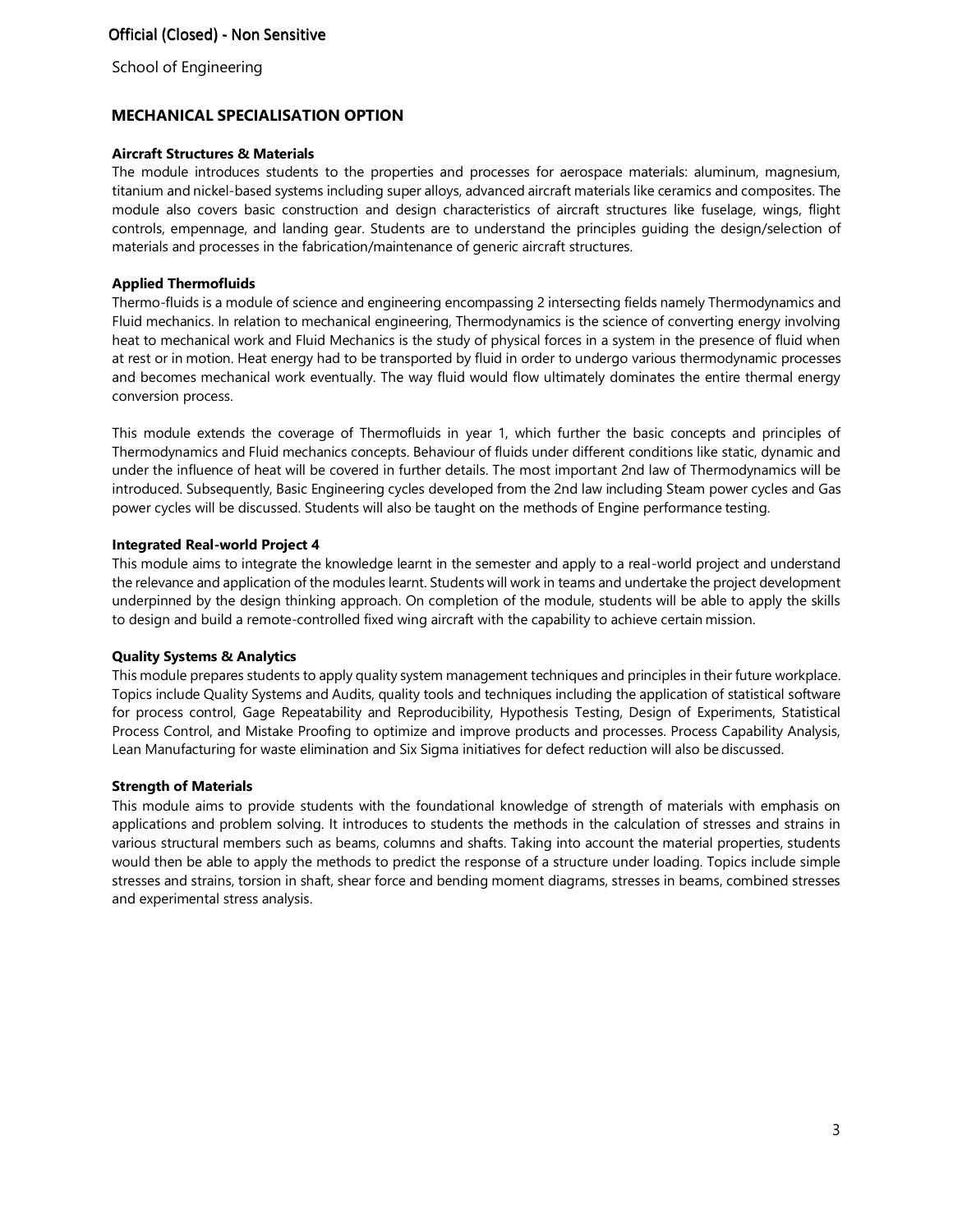# **YEAR 2 COURSE CURRICULUM**

| <b>Module Name</b>                            | <b>Credit Units</b> |
|-----------------------------------------------|---------------------|
| Level 2.1 (18 hours per week)                 |                     |
| <b>Avionics Specialisation Option</b>         |                     |
| Aerospace Fundamentals                        | 4                   |
| Human Factors & Aviation Legislation          | $\overline{c}$      |
| Integrated Real-world Project 3               | 4                   |
| Materials & Manufacturing Technology          | $\overline{3}$      |
| Object-oriented Web Programming               | 5                   |
| <b>Mechanical Specialisation Option</b>       |                     |
| Aerospace Fundamentals                        | 4                   |
| Aircraft Maintenance Practices                | 3                   |
| <b>Applied Mechanics</b>                      | 4                   |
| Engineering System Design                     | 3                   |
| Integrated Real-world Project 3               | 4                   |
| Level 2.2 (20 hours per week)                 |                     |
| <b>Avionics Specialisation Option</b>         |                     |
| <b>Applied Analogue Electronics</b>           | 4                   |
| <b>Applied Digital Electronics</b>            | 3                   |
| Communication System                          | 4                   |
| Integrated Real-world Project 4               | 4                   |
| Principles & Applications of Aircraft Science | 3                   |
| World Issues - A Singapore Perspective^       | $\overline{c}$      |
| <b>Mechanical Specialisation Option</b>       |                     |
| Aircraft Structures & Materials               | 3                   |
| <b>Applied Thermofluids</b>                   | 4                   |
| Integrated Real-world Project 4               | 4                   |
| Quality Systems & Analytics                   | 3                   |
| Strength of Materials                         | 4                   |
| World Issues - A Singapore Perspective^       | 2                   |

#### **Notes:**

^ For more details on Interdisciplinary Studies (IS) electives, please log on to [www.np.edu.sg/is](http://www.np.edu.sg/is/)

### **IS Modules**

The School of Interdisciplinary Studies (IS) delivers a broad-based curriculum, which nurtures a new generation of professionals with multidisciplinary skills and an innovative and entrepreneurial spirit to meet the challenges of a knowledge economy. IS offers both prescribed modules and electives to challenge boundaries. Prescribed modules develop students' competencies in core areas such as Communication, Innovation and Enterprise, Culture and Communication, and Personal Mastery and Development, while elective modules provide insights into Arts and Humanities, Business, Design, and Science and Technology.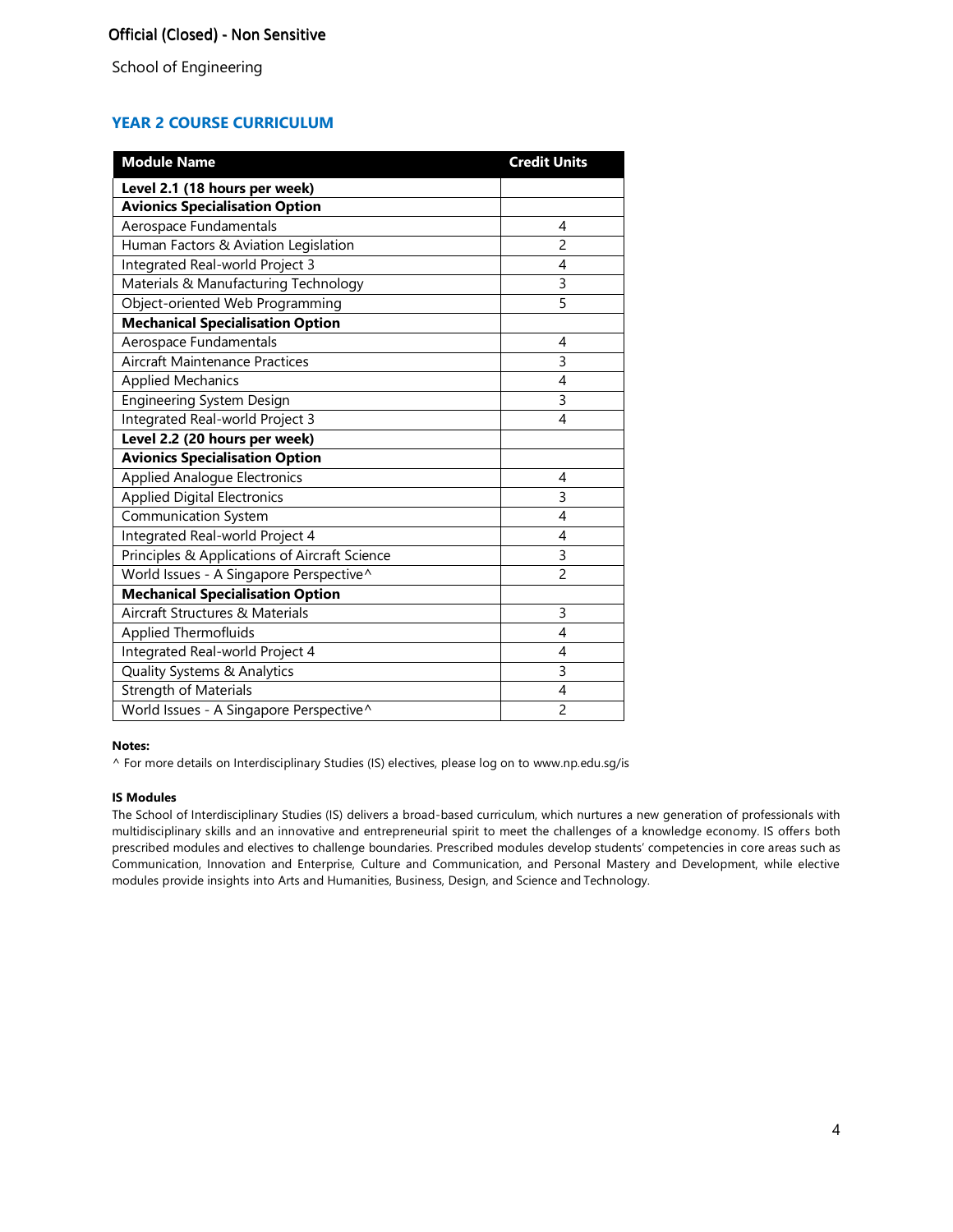School of Engineering

# **YEAR 3 COURSE MODULES**

### **LEVEL 3.1**

### **AVIONICS SPECIALISATION OPTION**

### **Aircraft Electrical & Instrumentation Systems**

The aim of this module is to introduce the fundamental concepts avionic interfacing techniques, electrical power systems and distribution, wiring practices and installations, and fundamentals of flight control as part of our efforts to meet the CAAS SAR-66 requirements of obtaining a license as a Licensed Aircraft Engineer. It also covers aspects of inflight entertainment and other sub-systems to meeting the aforesaid requirements. The module will endeavor to bridge the gap between class room learning and actual working with the systems on an aircraft through hands-on laboratory work.

### **Aircraft Navigation & Surveillance Systems**

This module introduces the theory of operations and functional descriptions of airborne navigation and surveillance systems. At the end of the module, students will acquire content knowledge and understanding of a range of air navigation and surveillance systems deployed on the commercial and general aviation aircraft. Key topics in this module include ADF, VOR, DME, ILS and MLS, Radar, ELT, TCAS, INS and GPS and avionics digital data-bus standards.

### **Integrated Real-world Project 5**

This module aims to integrate the knowledge learnt in the semester and apply to a real-world project and understand the relevance and application of the modules learnt. Students will work in teams and undertake the project development focusing on avionic system design, analysis and integration. On completion of the module, students will be able to apply the principles of flight control, avionic instruments, closed loop control system, PID Controllers and data analytics.

### **Quality Systems & Analytics**

This module prepares students to apply quality system management techniques and principles in their future workplace. Topics include Quality Systems and Audits, quality tools and techniques including the application of statistical software for process control, Gage Repeatability and Reproducibility, Hypothesis Testing, Design of Experiments, Statistical Process Control, and Mistake Proofing to optimize and improve products and processes. Process Capability Analysis, Lean Manufacturing for waste elimination and Six Sigma initiatives for defect reduction will also bediscussed.

# **MECHANICAL SPECIALISATION OPTION**

### **Aircraft Mechanical Systems**

This module provides students with the fundamental working knowledge of the various mechanical aircraft systems, their principal functions and design criteria, and the ability to perform basic performance analysis of certain critical components. This module covers fluid power and its actuating system, environmental control system, cabin pressurisation system, oxygen system, fuel system and four auxiliary systems onboard of the aircraft.

### **Aircraft Propulsion Systems**

This module equips students with the basic principles of aircraft propulsion systems and a general understanding of the design features of some of the components and subsystems. Topics include gas turbine cycles, various jet and rocket propulsion systems, design features of inlets, compressors, combustion chambers, turbines and other elements of propulsion systems.

### **Human Factors & Aviation Legislation**

This module is intended to provide an introduction to human factors and air law for students who may be working in the aviation industry. The module and assessment expand upon the syllabus items listed in the Module 9 and 10 of CAAS SAR-66 requirement. In addition to class test, the assessments also include individual reading assignments and a case study.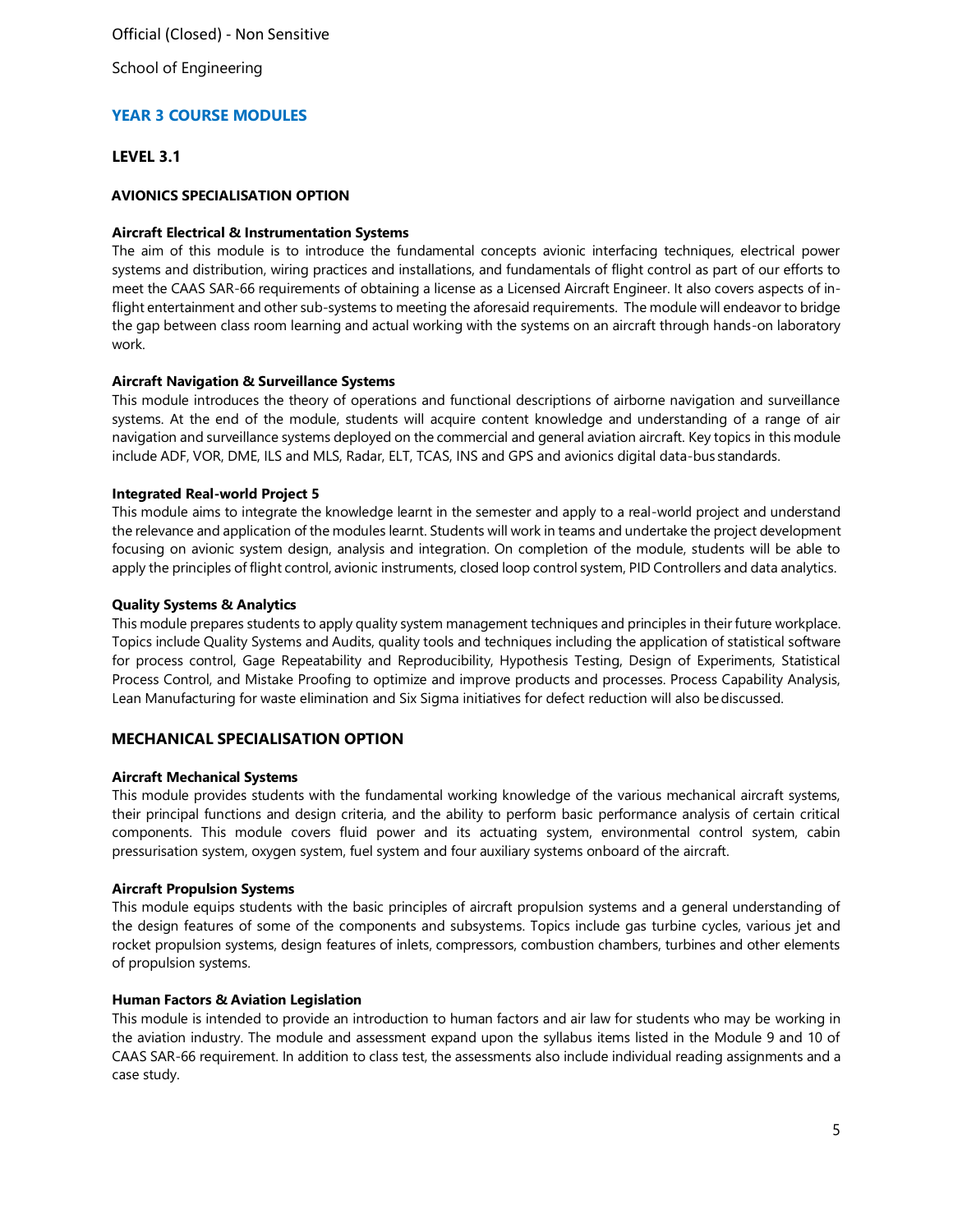### **Integrated Real-world Project 5**

This module aims to integrate the knowledge learnt in the semester and apply to a real-world project and understand the relevance and application of the modules learnt. Students will work in teams and extending the project in IRP 3 to integrate with other components to form an aircraft system at a scaled down dimension. On completion of the module, students will be able to apply their acquired skills and they analytic ability on this project.

# **System Modeling & Control**

The module focuses on modelling the dynamics and servo systems, analysis of system responses and shaping the dynamic response through closed-loop control. Students will learn the principles of systems modelling, simulation, analysis and control, and the application of these principles in systems analysis and synthesis. Major topics include modelling single discipline and mixed systems, Laplace transform, s-plane, standard forms, time-domain specifications, effects of control actions on system performance, and frequency response analysis.

# **LEVEL 3.2**

# **AVIONICS SPECIALISATION OPTION**

### **6-Month Internship (Local/Overseas)**

In this module, students will be attached to sponsoring companies or institutions for a period of approximately six months. During their internships, they will undertake projects assigned by the company / institution. Activities may be related to operations, research, project, maintenance, etc.

### **Final Year Project**

In this module, students will work together in teams of three to design and implement a project that demonstrates their engineering skills as well as teamwork. The module is structured to encourage creativity and innovative thinking. This will also help students develop a positive work attitude and good team spirit. Students are required to demonstrate their ability and resourcefulness in implementing their selected project design solution. The scope of work includes printed circuit board fabrication, wiring, assembly and testing of the final prototype. In addition, software based projects may require database coding, operating system implementation and testing, server and client system design, portable design field test and Web-based integration.

# **MECHANICAL SPECIALISATION OPTION**

# **6-Month Internship (Local/Overseas)**

In this module, students will be attached to sponsoring companies or institutions for a period of approximately six months. During their internships, they will undertake projects assigned by the company / institution. Activities may be related to operations, research, project, maintenance, etc.